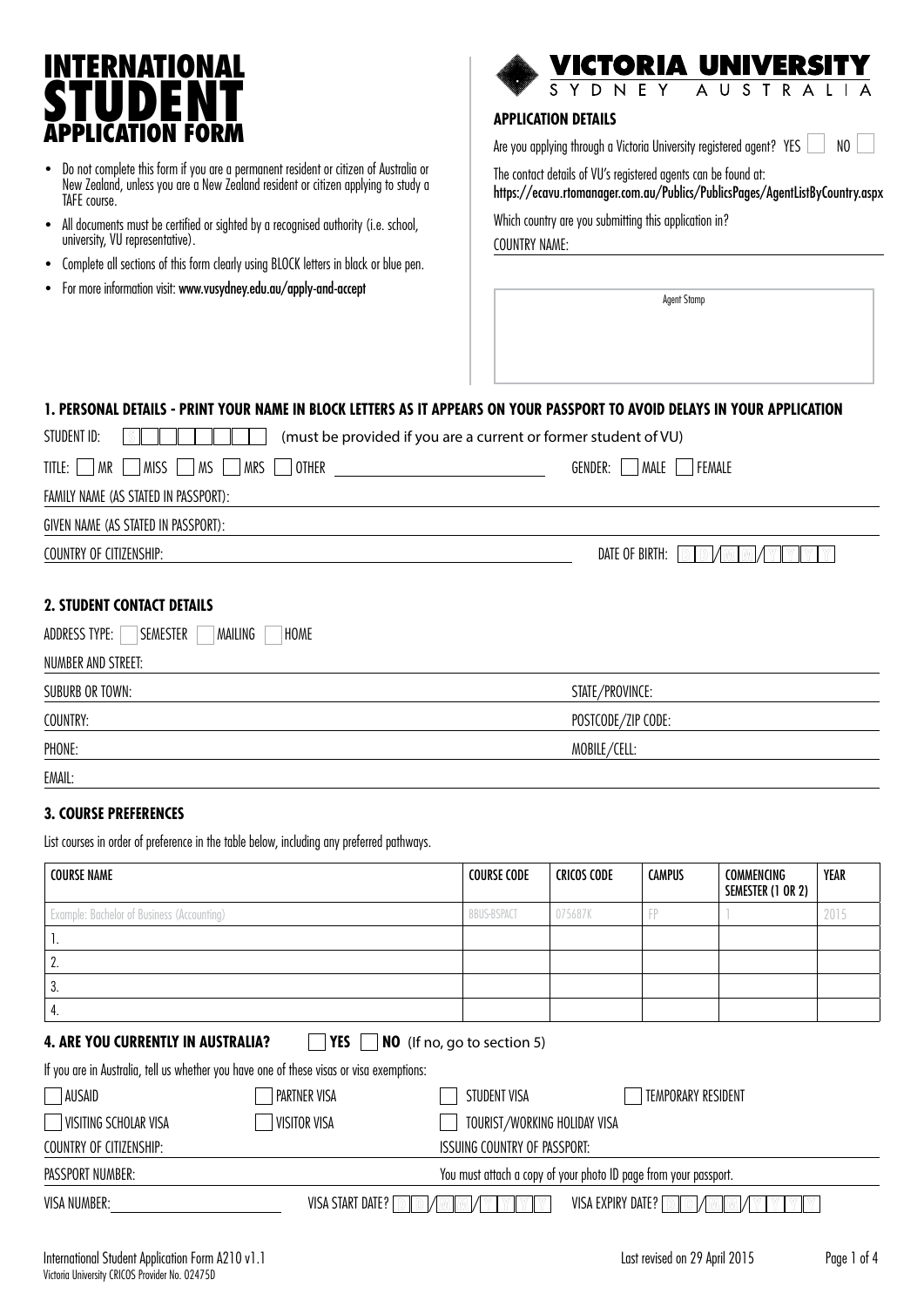| <b>5. PREVIOUS VISA HISTORY</b>                                                                                                                                                                                                                                                                                        |                                                                   |
|------------------------------------------------------------------------------------------------------------------------------------------------------------------------------------------------------------------------------------------------------------------------------------------------------------------------|-------------------------------------------------------------------|
| HAVE YOU EVER BEEN DENIED ENTRY TO AUSTRALIA OR ANY OTHER COUNTRY?<br>ence)                                                                                                                                                                                                                                            | $YES$ $\Box$ NO (If yes, attach details of official correspond-   |
| HAVE YOU BREACHED THE CONDITIONS OF A VISA FOR AUSTRALIA OR ANY OTHER COUNTRY?<br>ence)                                                                                                                                                                                                                                | $ $ YES $ $<br>NO (If yes, attach details of official correspond- |
| <b>6. ARE YOU APPLYING FOR ADVANCED STANDING?</b>                                                                                                                                                                                                                                                                      | <b>YES</b><br>NO (If no, go to section 7)                         |
| If you selected yes, download and submit with your application a completed application for Advanced Standing with supporting documentation from: www.vu.edu.au/student-tools/<br>student-forms                                                                                                                         |                                                                   |
| <b>7. ARE YOU CURRENTLY STUDYING?</b><br>YES<br>NO (If no, go to section 8)                                                                                                                                                                                                                                            |                                                                   |
| If you are currently studying, attach documentation of all results and qualifications received to date.<br>NAME OF QUALIFICATION OR EXAMINATION:                                                                                                                                                                       |                                                                   |
| INSTITUTION:                                                                                                                                                                                                                                                                                                           | STATE:                                                            |
| COUNTRY:                                                                                                                                                                                                                                                                                                               | DATE COMMENCED:<br>ID)<br>$ D\rangle$                             |
| WILL YOU COMPLETE THESE STUDIES PRIOR TO COMMENCING AT VICTORIA UNIVERSITY?<br>DATE FINAL RESULTS ARE EXPECTED: DIDI/M<br>M                                                                                                                                                                                            | YES<br>$\overline{\phantom{1}}$ NO                                |
| <b>8. PREVIOUS STUDIES</b>                                                                                                                                                                                                                                                                                             |                                                                   |
| Provide documentation of all results and qualifications for both complete and incomplete studies. List your most recent qualification first.<br><b>TERTIARY STUDIES (POST-SECONDARY)</b>                                                                                                                               |                                                                   |
| NAME OF QUALIFICATION:                                                                                                                                                                                                                                                                                                 |                                                                   |
| SCHOOL / INSTITUTION:                                                                                                                                                                                                                                                                                                  | COUNTRY / STATE:                                                  |
| DATE COMMENCED: M<br>I MA                                                                                                                                                                                                                                                                                              | <b>DATE FINISHED:</b> MIMI                                        |
| NAME OF QUALIFICATION:                                                                                                                                                                                                                                                                                                 |                                                                   |
| SCHOOL / INSTITUTION:                                                                                                                                                                                                                                                                                                  | COUNTRY / STATE:                                                  |
| DATE COMMENCED: M                                                                                                                                                                                                                                                                                                      | DATE FINISHED: MIMI                                               |
| <b>SECONDARY STUDIES</b>                                                                                                                                                                                                                                                                                               |                                                                   |
| NAME OF QUALIFICATION:                                                                                                                                                                                                                                                                                                 |                                                                   |
| SCHOOL / INSTITUTION:                                                                                                                                                                                                                                                                                                  | COUNTRY / STATE:                                                  |
| DATE COMMENCED: MIM                                                                                                                                                                                                                                                                                                    | DATE FINISHED: MIM                                                |
| 9. EMPLOYMENT HISTORY                                                                                                                                                                                                                                                                                                  |                                                                   |
| Providing details of your work experience/employment history may support your application. Attach certified copies of work reference letters from your employer on company letterhead<br>and your resume (if required for course entry). List your most recent employer first and attach additional pages if required. |                                                                   |
| NAME OF COMPANY:<br><u> 1980 - Johann Stoff, deutscher Stoffen und der Stoffen und der Stoffen und der Stoffen und der Stoffen und de</u>                                                                                                                                                                              | DATE COMMENCED:                                                   |
| POSITION AND DUTIES:                                                                                                                                                                                                                                                                                                   | DATE ENDED:                                                       |
| NAME OF COMPANY:                                                                                                                                                                                                                                                                                                       | DATE COMMENCED:                                                   |
| <u> 1989 - Johann Stein, mars an deus an deus Amerikaanse komme van de Fryske komme</u><br>POSITION AND DUTIES:<br><u> 1989 - Johann Barn, mars ann an t-Amhain Aonaich an t-Aonaich an t-Aonaich ann an t-Aonaich ann an t-Aonaich</u>                                                                                | DATE ENDED:                                                       |
| NAME OF COMPANY:<br><u> 1989 - Johann Barn, amerikansk politiker (d. 1989)</u>                                                                                                                                                                                                                                         | DATE COMMENCED:                                                   |
| POSITION AND DUTIES:                                                                                                                                                                                                                                                                                                   | <b>DATE ENDED:</b>                                                |
|                                                                                                                                                                                                                                                                                                                        |                                                                   |
| <b>10. ENGLISH LANGUAGE PROFICIENCY</b>                                                                                                                                                                                                                                                                                |                                                                   |
| IS ENGLISH YOUR FIRST LANGUAGE?     YES<br>  NO                                                                                                                                                                                                                                                                        |                                                                   |
| HAVE YOU UNDERTAKEN STUDIES IN WHICH THE LANGUAGE OF INSTRUCTION WAS ENGLISH?   YES<br>application)                                                                                                                                                                                                                    | $\vert$ N0 (If yes, attach evidence from the institution to your  |
| HAVE YOU ENROLLED, OR DO YOU INTEND TO ENROL, IN AN ENGLISH LANGUAGE INTENSIVE COURSE FOR OVERSEAS STUDENTS (ELICOS)?<br>IF YES, AT WHICH INSTITUTION?:                                                                                                                                                                | YES<br>$\overline{\phantom{0}}$ NO                                |
| START DATE: $\boxed{\circ}$ $\boxed{\circ}$ /<br>END DATE: $\boxed{\odot}$ $\boxed{\odot}$ $\boxed{\odot}$ $\boxed{\odot}$<br>IMIZ<br>M                                                                                                                                                                                | NUMBER OF WEEKS:<br><u> 1989 - Andrea Andrew Maria (b. 1989)</u>  |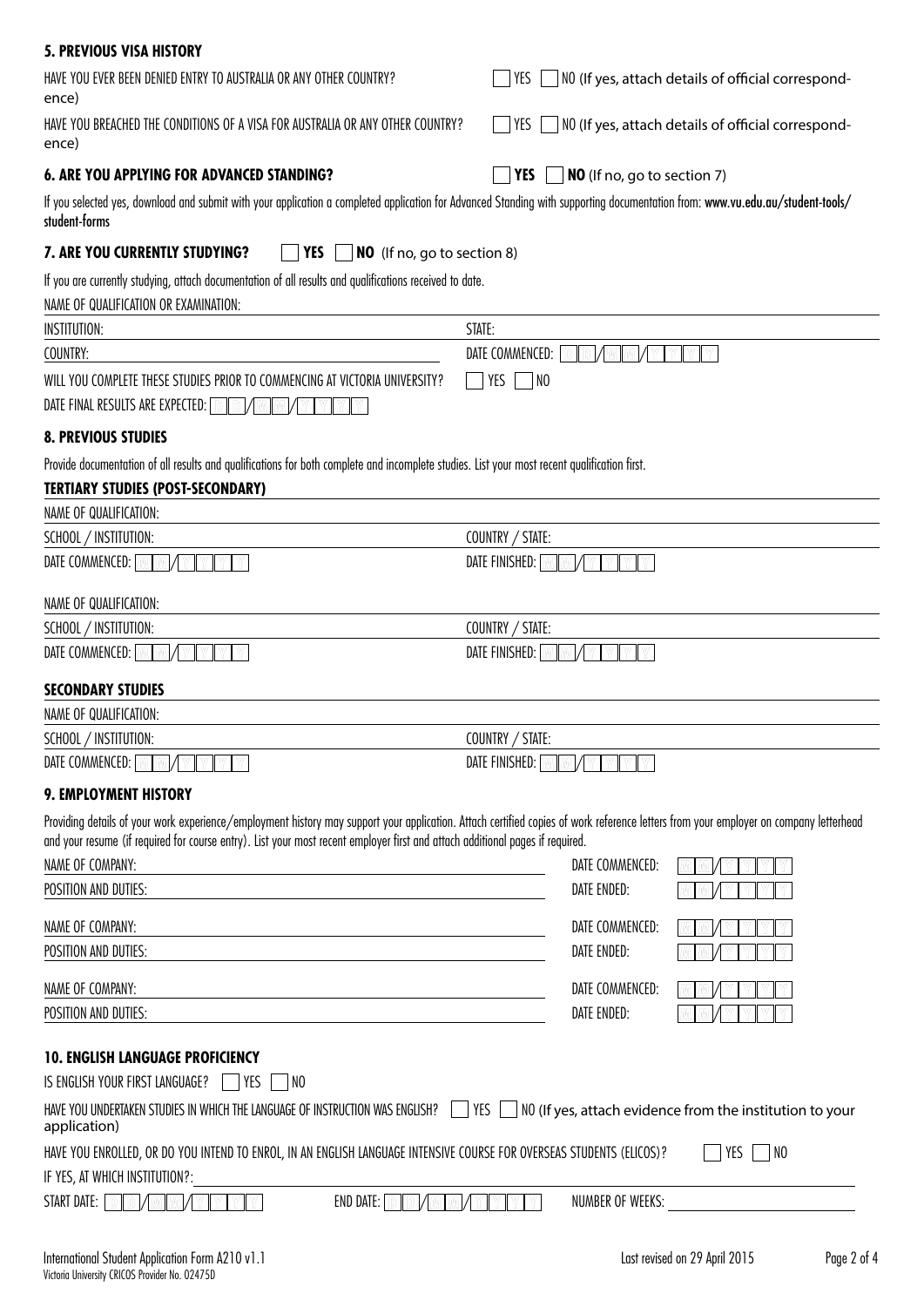| HAVE YOU TAKEN, OR WILL YOU BE TAKING, AN ENGLISH TEST?<br>$ $ YES $ $ $ $ NO (If no, go to section 11)<br>$\mathbf{I}$                                                                                                                                             |
|---------------------------------------------------------------------------------------------------------------------------------------------------------------------------------------------------------------------------------------------------------------------|
| WHAT WAS THE NAME OF THE TEST:  <br><b>IELTS</b><br>TOEFL<br>OTHER (PLEASE SPECIFY):                                                                                                                                                                                |
| WRITING<br>SPEAKING<br>TEST SCORE (IF KNOWN)<br><b>LISTENING</b><br>READING<br><b>OVERALL</b><br>DATE OF TEST: $\boxed{\mathbb{D}}$                                                                                                                                 |
| <b>11. OVERSEAS STUDENT HEALTH COVER (OSHC)</b>                                                                                                                                                                                                                     |
| Overseas Student Health Cover (OSHC) must be arranged for the duration of your visa as a condition of your student visa. Victoria University can arrange health cover with OSHC Worldcare<br>(our preferred provider) on your behalf for the duration of your visa. |
| • If you pay the full OSHC amount up-front, you are protected against any increases in the OSHC fees for the duration of your visa.                                                                                                                                 |
| • If you complete your studies earlier than expected, you may be entitled to a refund from OSHC Worldcare.                                                                                                                                                          |
| • Health insurance is your responsibility and current cover must be maintained by students for the duration of their stay in Australia.                                                                                                                             |
| DO YOU WANT VICTORIA UNIVERSITY TO ARRANGE OSHC FOR THE DURATION OF YOUR VISA IN AUSTRALIA?<br>YES<br>NO                                                                                                                                                            |
| IF YES, PLEASE INDICATE WHICH TYPE OF COVER<br>SINGLE<br>DUAL FAMILY<br>  MULTI - FAMILY                                                                                                                                                                            |
| IF NO, REASON GIVEN FOR NOT COMMENCING A NEW OSHC WORLDCARE MEMBERSHIP.                                                                                                                                                                                             |
| YOU ALREADY HAVE CURRENT OSHC MEMBERSHIP FOR THE DURATION OF YOUR VISA.                                                                                                                                                                                             |
| HEALTHCARE PROVIDER:<br>OSHC START DATE:                                                                                                                                                                                                                            |
| MEMBERSHIP NUMBER:<br><b>OSHC EXPIRY DATE:</b>                                                                                                                                                                                                                      |
| YOU WILL ORGANISE OSHC MEMBERSHIP YOURSELF.                                                                                                                                                                                                                         |
| <b>12. SCHOLARSHIP/SPONSORSHIP APPLICANTS</b>                                                                                                                                                                                                                       |
| HAVE YOU BEEN GRANTED, OR ARE YOU INTENDING TO APPLY FOR, A SCHOLARSHIP OR SPONSORSHIP?<br>NO (If no, go to section 14)<br>YES                                                                                                                                      |
| SCHOLARSHIP / SPONSORSHIP PROVIDER NAME:                                                                                                                                                                                                                            |
| <b>13. DISABILITIES</b>                                                                                                                                                                                                                                             |
| DO YOU HAVE A DISABILITY, FOR WHICH ADDITIONAL ASSISTANCE IS REQUIRED?<br>YES<br>NO (If no, go to section 15)                                                                                                                                                       |
| If yes, please attach information detailing this disability.                                                                                                                                                                                                        |
| <b>14. GUARDIAN ARRANGEMENTS</b>                                                                                                                                                                                                                                    |
| ARE YOU UNDER 18 YEARS OF AGE?<br>YES<br>NO (If no, go to section 16)                                                                                                                                                                                               |
| If yes, please refer to www.immi.gov.au/students/student_guardians/ for information about arrangements for students under 18 years of age.                                                                                                                          |
| If you are under the age of 18 at the time of submitting this application, you must have a parent or guardian sign the declaration on page 4 of this form on your behalf.                                                                                           |
| <b>15. CHECKLIST</b>                                                                                                                                                                                                                                                |
| Please ensure you have completed the following before submitting the application.                                                                                                                                                                                   |
| YES<br>1. Have you provided proof of your English language proficiency?                                                                                                                                                                                             |
| YES<br>Have you included true copies of your certificates and academic transcripts, verified by an approved individual or organisation?<br>2.                                                                                                                       |
| YES<br>If your course requires evidence of past work experience for admission, have you included a copy of your resume and evidence of experience?<br>3.                                                                                                            |